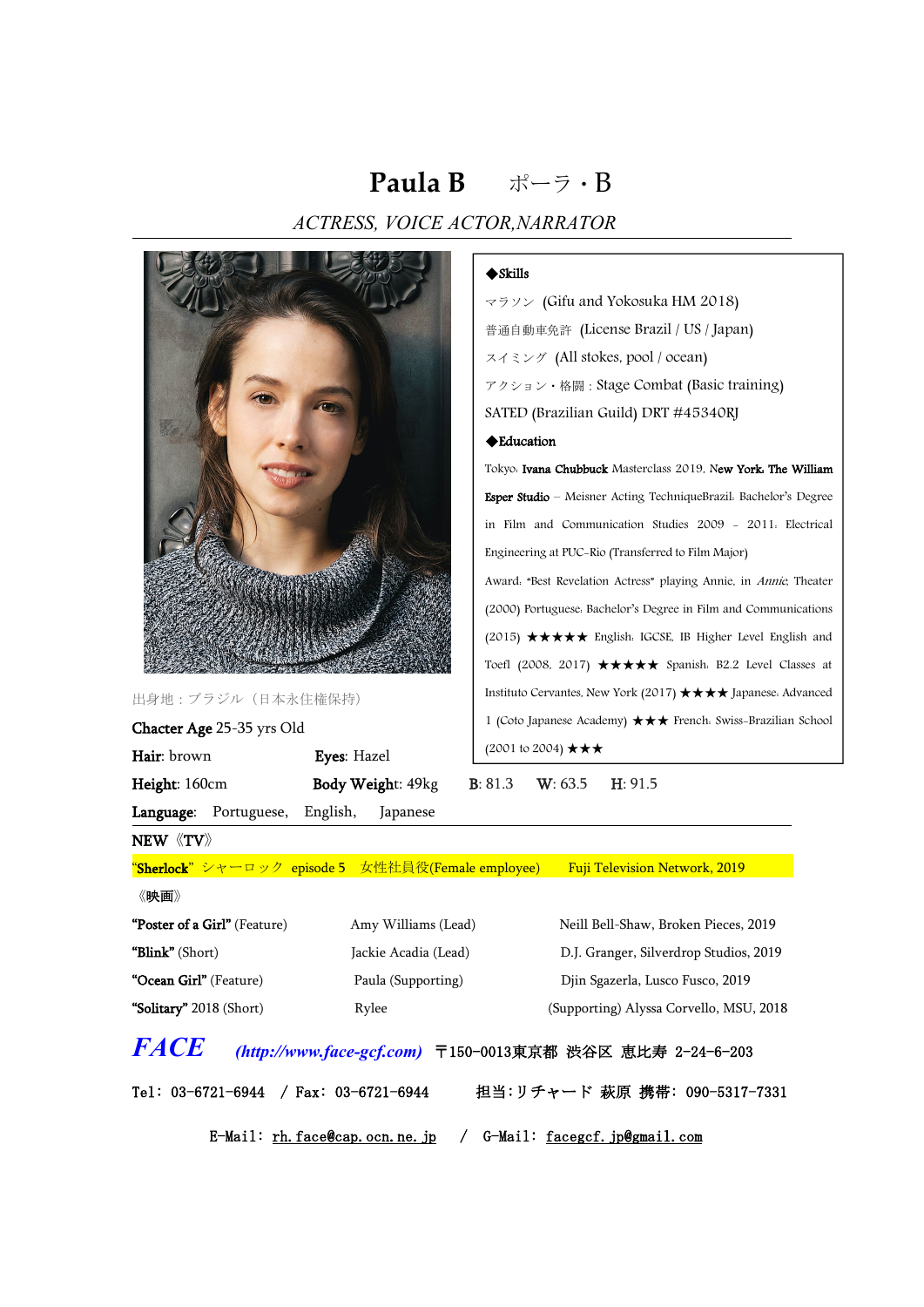| <b>"Dead Eye"</b> (Short)    | Anny (Lead)        | Sonali Chatterjee, 2017     |
|------------------------------|--------------------|-----------------------------|
| <b>Four Seasons"</b> (Short) | Laura (Supporting) | Kaio Caiazzo, Zêntite, 2014 |

### $\langle\!\langle\mathbf{CM}\,/\,\mathbf{Branding}\,\mathbf{films}\,/\,\mathbf{Music}\,\mathbf{Video}\rangle\!\rangle$

| The Ryokan Lady          | Lead        | Davide Gentile, Relais & Châteaux, 2019      |
|--------------------------|-------------|----------------------------------------------|
| NEC Speech Translator    | Neva (Lead) | NEC, 2019                                    |
| Quzy Neck Massager       | Lead        | Synca & Johnson Health, 2018                 |
| Winding Road             | Lead        | /Music Video Man With A Mission (band), 2018 |
| Kirin Mets Cola          | Supporting  | Kirin Beverages, 2018                        |
| Inaba International 2019 | Supporting  | Inaba International, 2018                    |
| Honda CR-V               | Supporting  | Honda Motors, 2018                           |
| Ipiranga Connect-Car     | Supporting  | Clovis Mello, Ipiranga Gas Stations, 2012    |

### $\langle\!\langle {\rm \bf TV}\rangle\!\rangle$

| Unbelievable             | Nurse (Sub-Main)                | Fuji Television Network, 2019            |
|--------------------------|---------------------------------|------------------------------------------|
| Omotenashi No Kiso Eigo  | Julia (Recurring)               | NHK Japan Broadcasting Corporation, 2018 |
| Sekai Ichi Uketai Jugyo  | Mother (Supporting)             | Nippon Television Network, 2018          |
| Ariehen Sekai            | Mother (Supporting)             | TV Tokyo Corporarion, 2018               |
| Detetives do Prédio Azul | Queen of the North (Guest Star) | Globosat Channels/Group Globo, 2016      |
| Odeio Segundas           | English Teacher (Voice Actor)   | Globosat Channels/Group Globo, 2015      |
| Amor Verissimo           | Coro Grego (Co-star)            | Globosat Channels/Group Globo, 2015      |
| Caminho das Pedras       | Janaína (Lead)                  | TV Brasil, 2014                          |

## 《 Theater 舞台》

| Connections                           | Woman (Lead)                   | Howl Sound & Bar, Tokyo, 2018             |
|---------------------------------------|--------------------------------|-------------------------------------------|
| Village Wooing                        | Z (Lead)                       | The Alchemical Theater Lab, NYC, 2017     |
| Maximalista                           | Violet (Supporting)            | The Manhattan Rep. Theater, NYC, 2017     |
| Midsummer Night's Dream Hermia (Lead) |                                | The Roebuck Theater, NYC, 2017            |
| The Imp. of Being Earnest             | Gwendolen (Leading Lady)       | The Roebuck Theater, NYC, 2017            |
| Thalia Festival                       | Hailey (Lead)                  | The Roebuck Theater, NYC, 2016            |
| The Coronation of Poppea              | Pallade and Virtú (Supporting) | The Rio de Janeiro Planetarium, Rio, 2014 |

### **DEMO**:**https://youtu.be/FBJRczKFV74**

Paula <sup>B</sup> **(http://www.face-gcf.com**